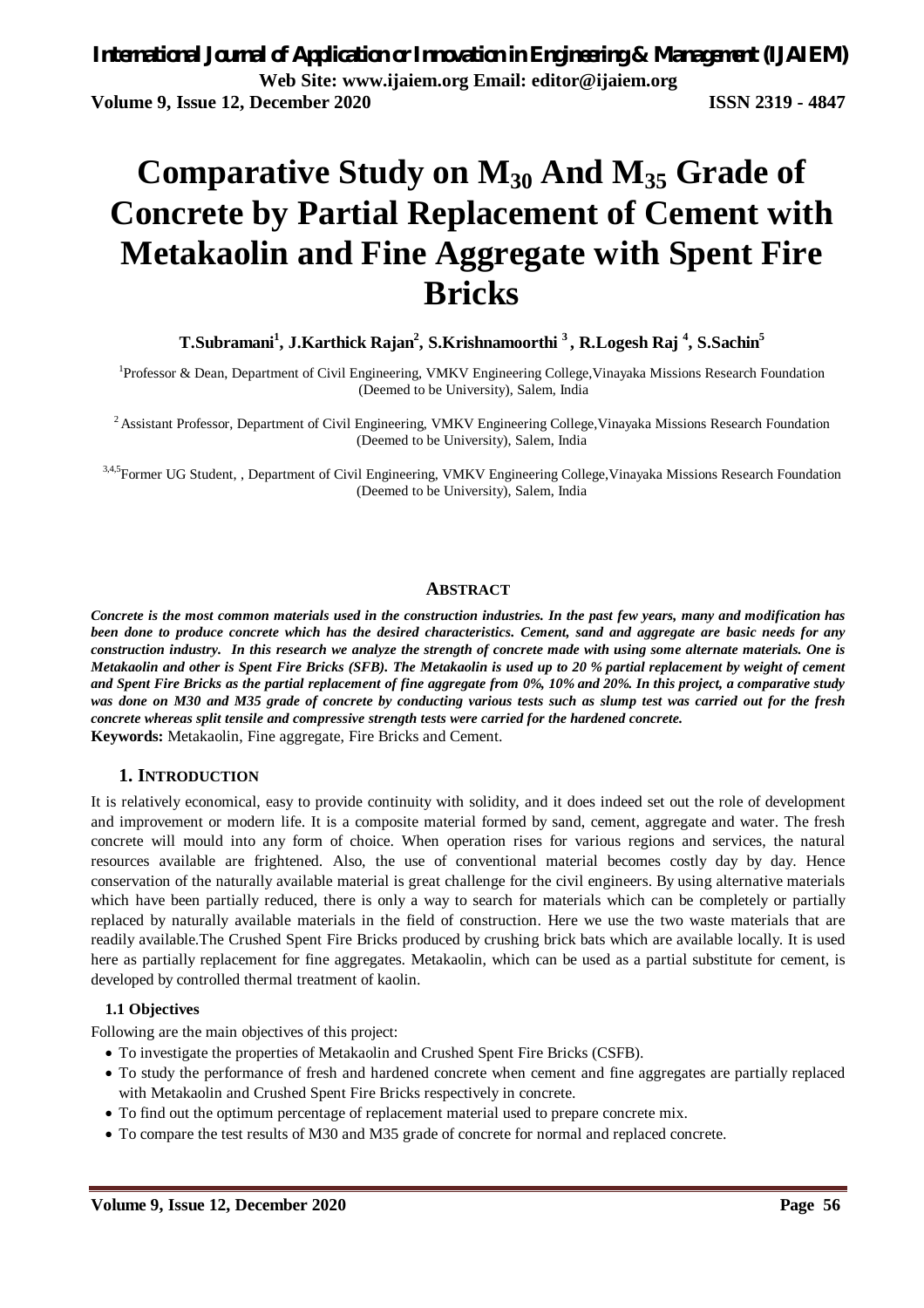**Volume 9, Issue 12, December 2020 ISSN 2319 - 4847**

### **2. METHODOLOGY**

Figure 1 shows the methodology of the study.



**Figure 1** Methodology

### **3. MATERIAL COLLECTION AND ITS PROPERTIES**

#### **3.1 Cement**

Ordinary Portland Cement (OPC) is the most common type of binder used for the production of concrete and was therefore used as a binder for OPC 53 grades conforming to Indian Standard IS 12269:1987.

#### **4.2 Aggregates**

In general, aggregates represent 70 to 80 % of the concrete volume and can therefore be assumed to have a major impact on their properties. They are granular materials, mainly derived from natural rock and sand.

#### **4.2.1 Fine Aggregate**

The local river sand was used as a fine aggregate in the current analysis. The sand consists of clay, salts and organic impurities. The sands have been tested for different properties such as basic gravitational characteristics, fine module, bulk density, etc, in accordance with IS 2386-1963.

#### **4.2.2 Coarse Aggregate**

The material whose particles are of size are held on IS strainer of size 4.75 mm is named as coarse total and containing just so a lot better material as is allowed for the different kinds depicted in IS: 383-1970 is considered as coarse total. Totals ought to be of uniform quality as for shape and reviewing. The size of coarse collected relies on the idea of the work. The coarse aggregate utilized in this test examination is 20 mm size.

#### **4.3 Metakaolin**

Metakaolin is a dehydroxylated form of the kaolinite clay minerals. Rocks rich in kaolinite are known as china clay are kaolin, which is traditionally used in porcelain production. Metakaolin particle size is smaller than cement particles but not as fine as silica fume. Metakaolin (MK) is a pozzolanic compound. It is obtained when kaolinite clay is calcinated at temperature ra. Table 1 shows the coarse metakaolin.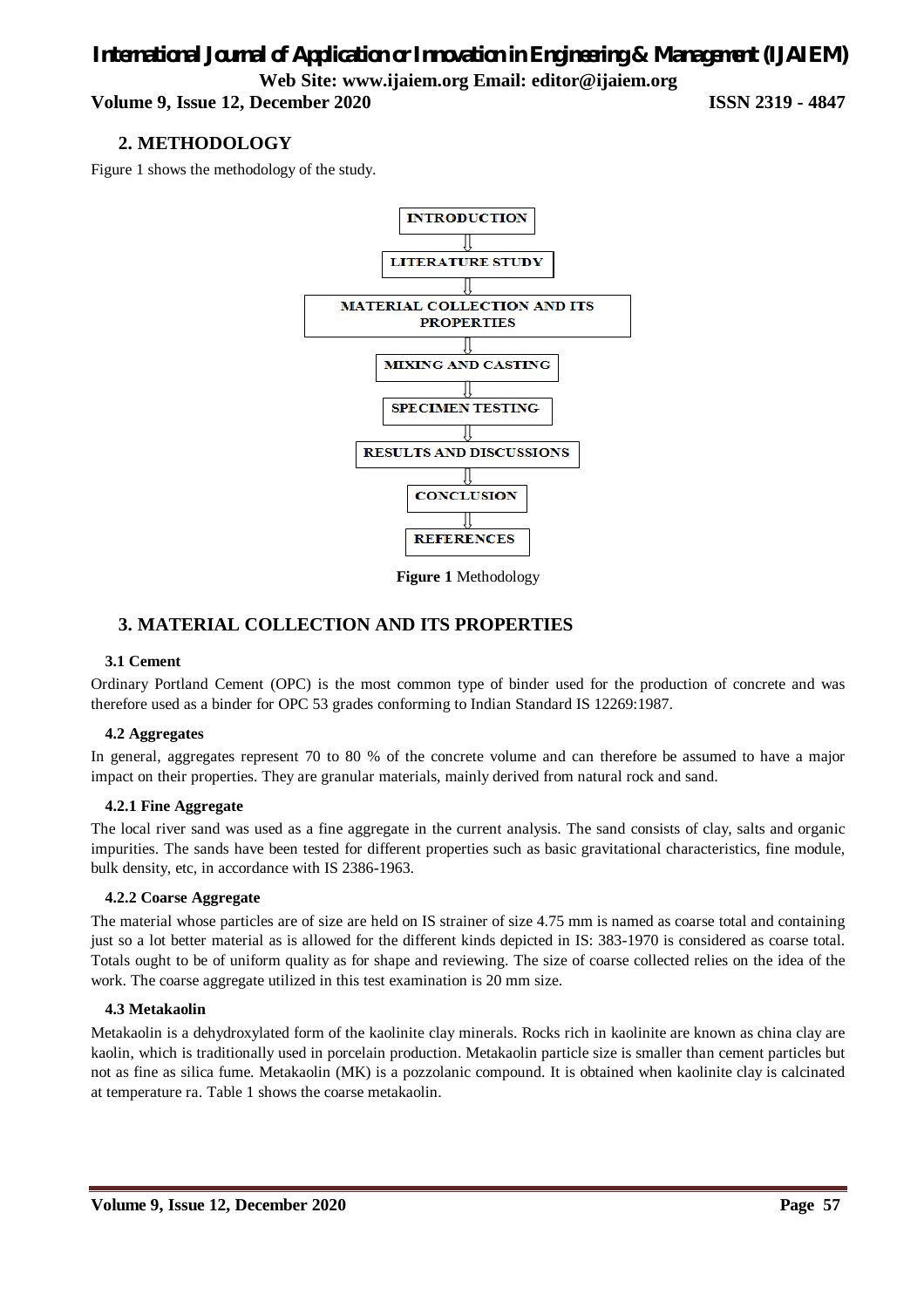|       | <b>Tuble 1:</b> 110 per frequence of course interaktional |           |  |  |  |  |
|-------|-----------------------------------------------------------|-----------|--|--|--|--|
| S. No | Properties                                                | Value     |  |  |  |  |
|       | Specific gravity                                          | 2.60      |  |  |  |  |
|       | Colour                                                    | Off white |  |  |  |  |
|       | Physical form                                             | Powder    |  |  |  |  |
|       | Bulk density ( $\text{kg/m}^3$ )                          | 710       |  |  |  |  |
|       | Particle size (um)                                        | 6         |  |  |  |  |

**Table 1:** Properties of coarse Metakaolin

Figure 2 shows the metakaolin.



**Figure 2** Metakaolin

#### **4.4 Crushed Spent Fire Bricks (CSFB)**

The crushed brick bats in coarse powder were used to render concrete as a fine aggregate. The shattered bricks expended on the fire are available locally. The crushed spent fire brick that is passed through 4.75 IS sieve and kept on 75micron (0.075 mm) sieve to get fine aggregate grading. The crushed bricks spent on fire satisfy the gradation of Zone II. Table 2 shows the Properties of Crushed Spent Fire Bricks (CSFB).

| S. No | Properties           | Value |  |  |
|-------|----------------------|-------|--|--|
|       | Fineness modulus     | 34    |  |  |
|       | Specific gravity     | 2.65  |  |  |
|       | Water absorption (%) |       |  |  |

**Table 2:** Properties of Crushed Spent Fire Bricks (CSFB)

Figure 3 shows the Crushed Spent Fire Bricks (CSFB)



**Figure 3** Crushed Spent Fire Bricks (CSFB)

#### **4.5 Water**

Water is an important concrete ingredient, as it actively participates with cement in the chemical reaction. Since it helps shape the strength that gives cement gel, it is important to take the quantity and consistency of the water very carefully. Used water should be free of any impurities. Water at sea is not to be used.

### **5. MIXING AND CASTING**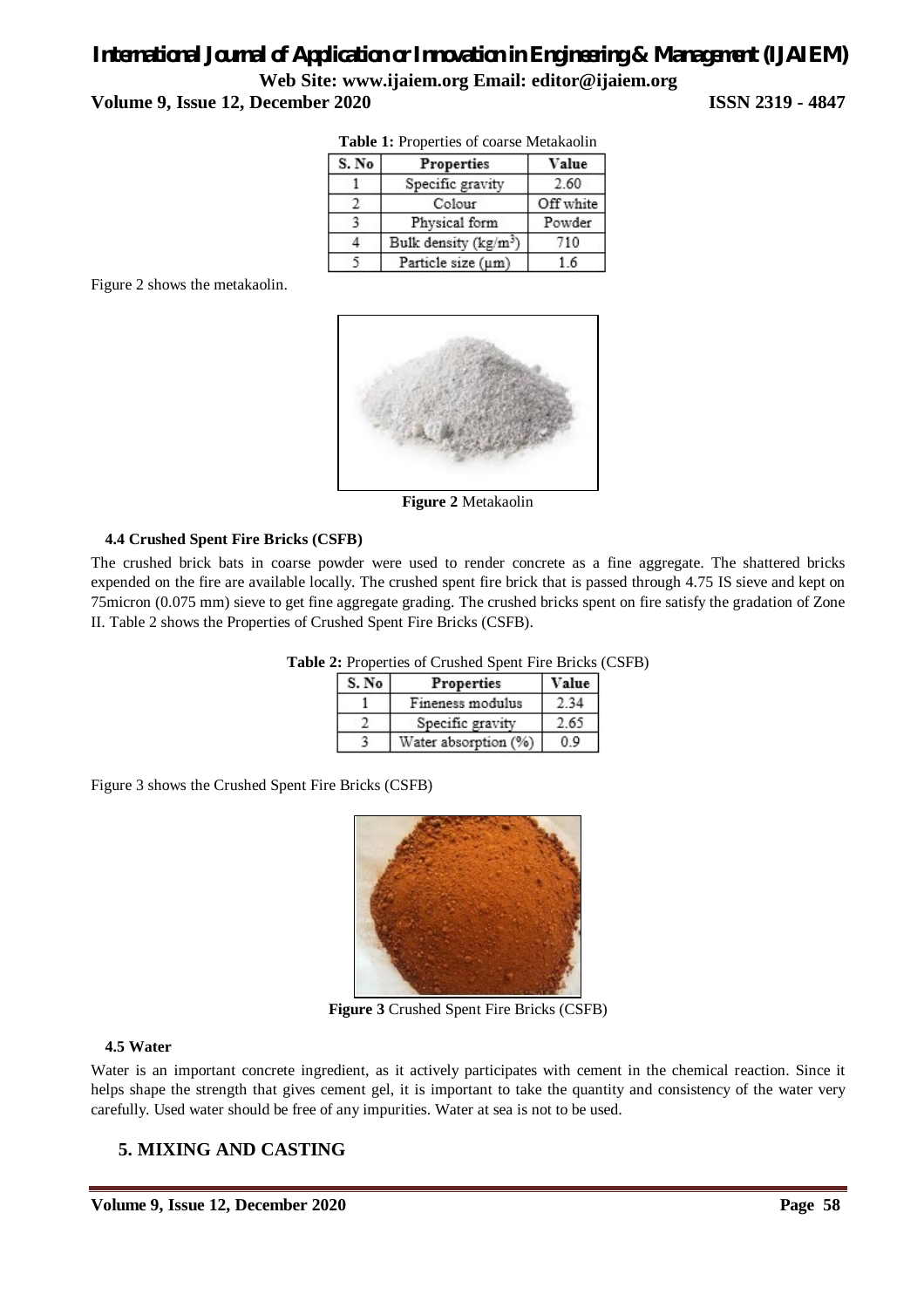#### **Volume 9, Issue 12, December 2020 ISSN 2319 - 4847**

#### **5.1 Mixing**.

Based on the properties of the available materials, the mix proportions of the concrete were approximated using absolute volume method as per IS 10262:2009. Selected mix proportions of Metakaolin and Crushed Spent Fire Bricks (CSFB) based concrete are presented in Table 3.

| Mix | % of replacement     |
|-----|----------------------|
| cс  | Control mix          |
|     | $10\% M + 10\% CSFB$ |
|     | 20% M + 20% CSFB     |

**Table 3:** Mix proportions of proposed concrete

Note: M – Metakaolin; CSFB - Crushed Spent Fire Bricks

#### **5.2 Casting**

Cube and cylinder specimens were prepared for the various mixtures of concrete. a) Standard cubes 150 x 150 x 150 mm for compressive strength. b) standard cylinders with a diameter of 150 mm and a height of 300 mm for cylindrical disconnected tensile strength. Cubes and cylinders are made of standard cube and cylinder moulds.The slumps were measured at the time of casting cubes. The cube and cylinder specimens are demoulded after 24 hrs and were cured for 7, 14 and 28 days.

#### **6. TESTING OF SPECIMENS**

#### **6.1 Slump Cone Test**

The Concrete Slump Test or Slump Cone Test shall be used to determine the workability or consistency of a concrete mixture prepared at the laboratory or construction site during the progress of the work. Concrete slump test is carried out from batch to batch to verify the uniform consistency of concrete during construction.The slump test is the simplest test of practicality, involves low costs and delivers immediate results. Generally, concrete slump value is used to determine the workability, which indicates the water-cement ratio, but there are various factors, including material properties, mixing methods, dosing, mixing, etc., which also affect the concrete slump value. Figure 4 shows the types of concrete slump test results.

#### **6.2 Compression Strength Test**

The compressive strength is the ability of the material or structure to bear the loads without any crack or deflection on its surface. The material under compression tends to reduce the size while the size is elongated in tension. The test shall be carried out using 150 mm concrete cubes on a universal test machine or a compressive test machine. Figure 6 shows the compression strength test.

#### **6.3 Split Tensile Strength Test**

One of the concrete's essential properties is "tensile strength," because structural loads make concrete susceptible to tensile cracking. Concrete tensile strength is much weaker than its compressive strength (that's why it uses steel to bear the stress forces). It has been estimated that the tensile strength of the concrete is approximately 10% of the compressive strength.The tensile strength is calculated by the complexity of the direct approach by individual methods. Noting that the values obtained from these methods are higher than the values obtained from the uniaxial tensile test. Figure 10 shows the split tensile strength test.

#### **7. TEST RESULTS AND DISCUSSIONS**

#### **7.1 Compression Strength Test**

Table 4 shows the compression strength test results of conventional and Agro waste-based concrete. Mix – 2 shows higher strength than the other mixes.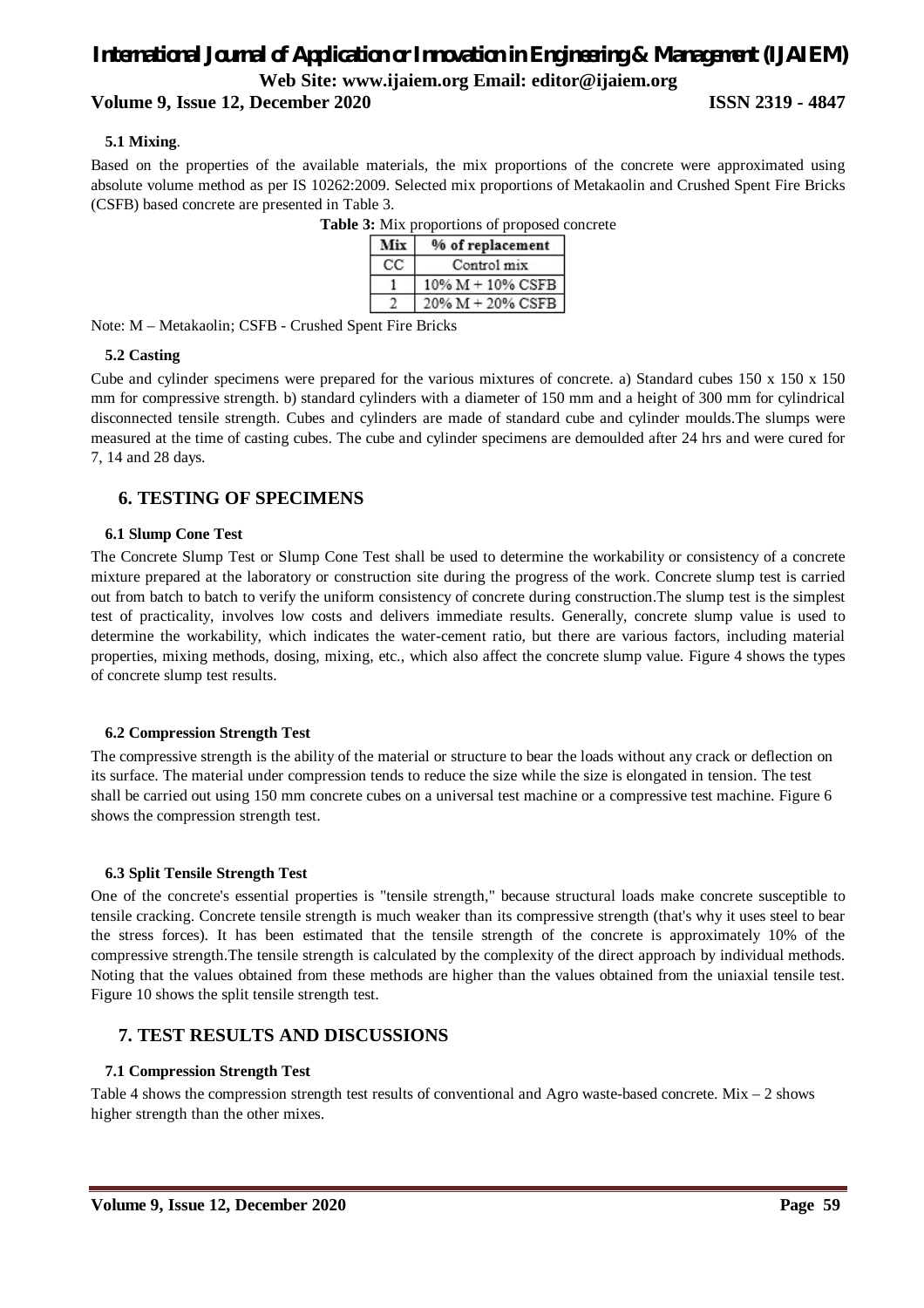|                | Mix         | Compressive strength $(N/mm2)$ |           |      |           |                |      |  |
|----------------|-------------|--------------------------------|-----------|------|-----------|----------------|------|--|
| S.No.          |             | M30 grade                      |           |      | M35 grade |                |      |  |
|                |             | Days                           |           |      | Days      |                |      |  |
|                |             | 7                              | 14        | 28   | 7         | 14             | 28   |  |
|                | $_{\rm cc}$ | 20.1                           | 28.2      | 30.5 | 23.2      | 32.1           | 35.8 |  |
| $\mathbf{I}$   |             | 20.5                           | 28.0      | 30.1 | 23.5      | 32.4           | 35.3 |  |
|                |             | 20.4                           | 28.4      | 30.5 | 23.1      | 32.5           | 35.5 |  |
|                | Average     | 20.3                           | 28.2      | 30.3 | 23.2      | 32.3           | 35.5 |  |
|                |             | 21.2                           | 29.0      | 31.4 | 24.1      | 33.4           | 36.3 |  |
| $\overline{2}$ | $Mix - 1$   | 21.5                           | 29.5      | 31.8 | 24.3      | 33.1           | 36.4 |  |
|                |             | 21.4                           | 29.6      | 31.5 | 24.5      | 33.8           | 36.1 |  |
|                | Average     | 21.3                           | 29.3      | 31.5 | 24.3      | 33.4           | 36.2 |  |
| 3              |             | 22.3                           | 29.5      | 32.0 | 25.2      | 34.8           | 37.1 |  |
|                | $Mix - 2$   | 23.8                           | 29.8      | 33.5 | 25.1      | 35.1           | 37.9 |  |
|                |             | 22.5                           | 30.1      | 32.8 | 25.5      | 35.3           | 37.5 |  |
|                | Average     |                                | 22.8 29.8 |      |           | 32.7 25.2 35.1 | 37.5 |  |

**Table 4:** Compression strength test results

Figure 4 shows the compression strength test for  $M_{30}$  Grade concrete.



**Figure 4** Compression strength test – M30 grade

Figure 5 shows the compression strength test for  $M_{35}$  grade.



**Figure 5** Compression strength test – M35 grade

#### **7.2 Split Tensile Strength Test**

Table 5 shows the split tensile strength test results of conventional and proposed concrete. Mix  $-2$  shows higher strength than the conventional and mix – 1 concrete.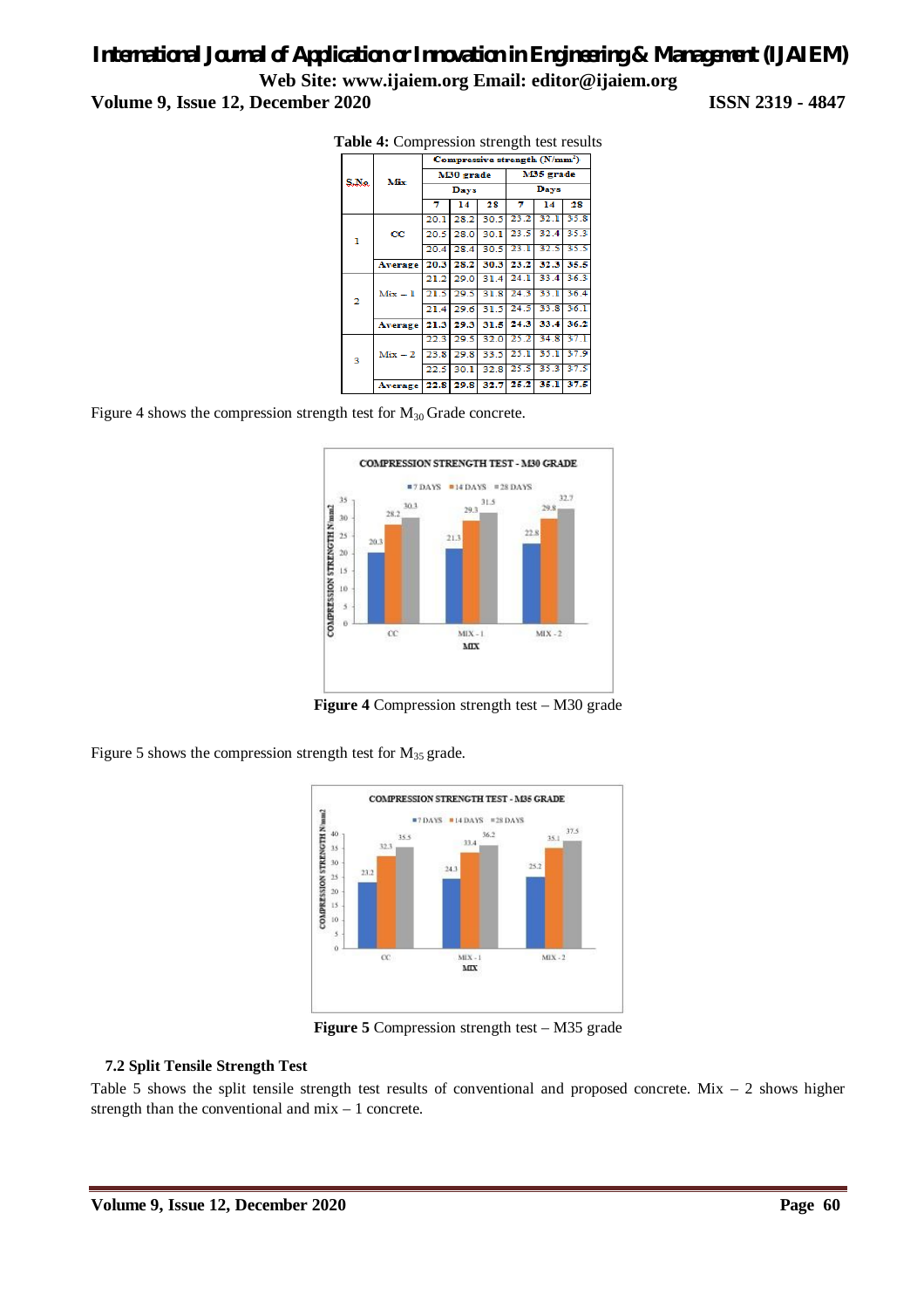|                | Mix         | Compressive strength $(N/mm2)$ |           |      |           |      |      |
|----------------|-------------|--------------------------------|-----------|------|-----------|------|------|
| S.No.          |             | M30 grade                      |           |      | M35 grade |      |      |
|                |             | Days                           |           |      | Days      |      |      |
|                |             | 7                              | 14        | 28   | 7         | 14   | 28   |
|                |             | 2.01                           | 2.85      | 3.08 | 2.35      | 3.25 | 3.60 |
| ı              | $_{\rm CC}$ | 2.05                           | 2.80      | 3.03 | 2.32      | 3.20 | 3.55 |
|                |             | 2.08                           | 2.83      | 3.05 | 2.37      | 3.22 | 3.58 |
|                | Average     | 2.04                           | 2.82      | 3.05 | 2.34      | 3.22 | 3.57 |
|                |             | 2.15                           | 2.89      | 3.15 | 2.45      | 3.33 | 3.61 |
| $\overline{2}$ | $Mix - 1$   |                                | 2.13 2.93 | 3.21 | 2.48      | 3.31 | 3.62 |
|                |             | 2.14                           | 2.98      | 3.19 | 2.46      | 3.35 | 3.60 |
|                | Average     |                                | 2.14 2.93 | 3.18 | 2.46      | 3.33 | 3.61 |
|                |             | 2.35                           | 2.94      | 3.21 | 2.50      | 3.49 | 3.75 |
| 3              | $Mix - 2$   | 2.37                           | 3.00      | 3.31 | 2.55      | 3.52 | 3.79 |
|                |             | 2.31                           | 3.10      | 3.28 | 2.53      | 3.50 | 3.72 |
|                | Average     | 2.34                           | 3.01      | 3.26 | 2.52      | 3.50 | 3.75 |

**Table 5:** Split tensile strength test results

Figure 6 shows the graph of split tensile strength test for  $M_{30}$  Grade concrete



Figure 6 Split tensile strength test – M30 grade

Figure shows the split tensile strength test for  $M_{35}$  grade.



Figure 7 Split tensile strength test – M35 grade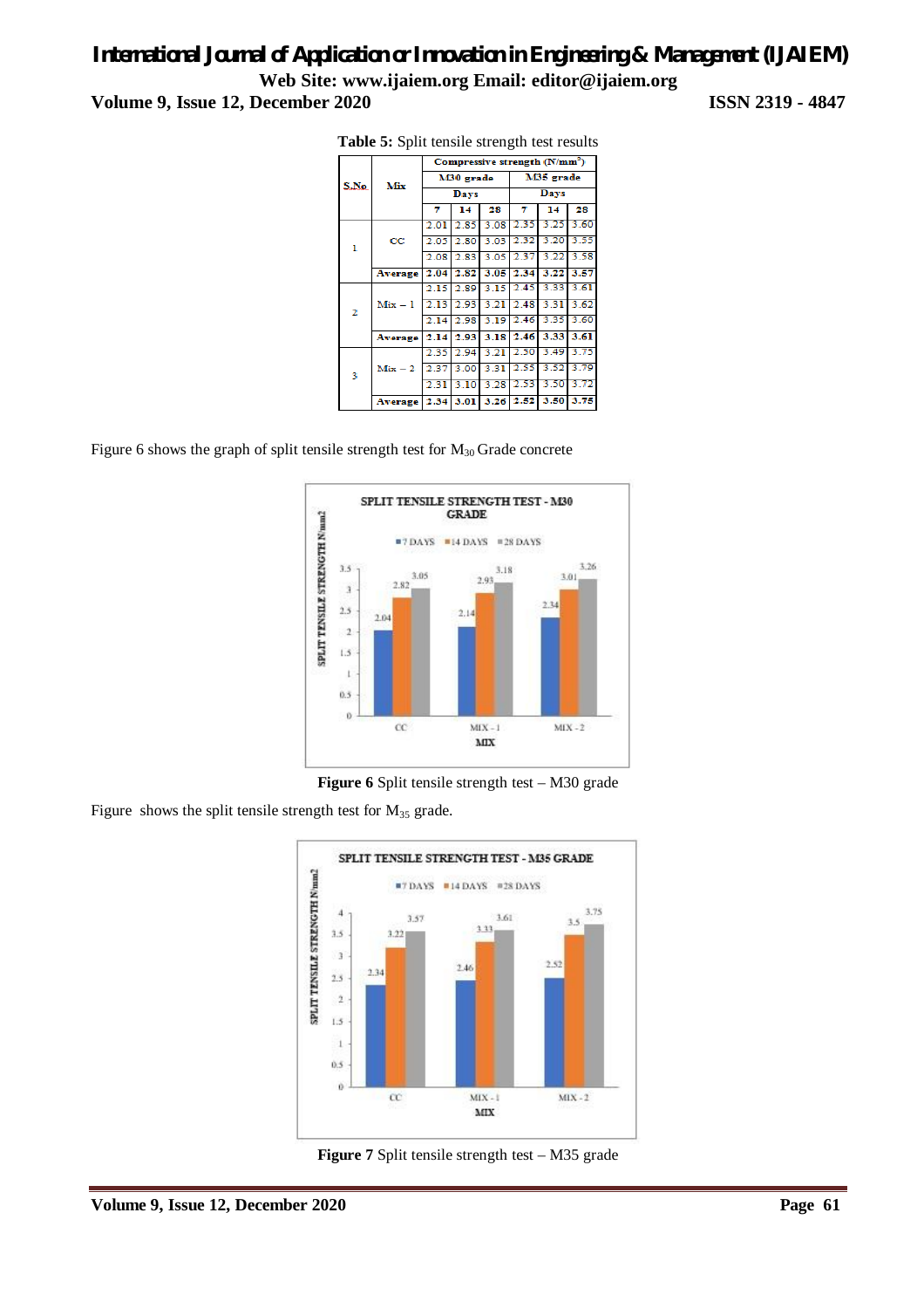#### **Volume 9, Issue 12, December 2020 ISSN 2319 - 4847**

#### **7.3 Slump Cone Test**

Table 9 shows the slump test results.

|       | Table 6: Slump test results |                            |              |  |
|-------|-----------------------------|----------------------------|--------------|--|
|       |                             | <b>SLUMP</b><br>VALUE (mm) |              |  |
| S. No | MIX                         | M30<br>grade               | M35<br>grade |  |
|       | СC                          | 90                         | 85           |  |
|       | $Mix - 1$                   | 105                        | 115          |  |
|       | $Mix - 2$                   | 120                        | 130          |  |

Figure 8 shows the graph of slump test.



**Figure 8** Slump test

#### **8. CONCLUSION**

Based on the observations and discussion made in study, following conclusion can be derived upon:

- From the result presented above it is obvious that split tensile strength and compressive strength of concrete increases with increase of grade. Similarly, the strength of concrete decreases with decrease of grade.
- The findings of the test indicate that Metakaolin and Crushed Spent Fire Bricks have partly replaced the cement and fine aggregates, gives maximum strength at 28 days period when compared to control mix.
- Workability of M30 and M35 grade of concrete for various mixes also affects considerably.
- Metakaolin and Crushed Spent Fire Bricks based concrete gives higher workability than the conventional mix.

#### **References**

- [1] T.Subramani., S.Krishnan. S.K.Ganesan., G.Nagarajan "Investigation of Mechanical Properties in Polyester and Phenyl-ester Composites Reinforced With Chicken Feather Fiber" International Journal of Engineering Research and Applications Vol. 4, Issue 12(Version 4), pp.93-104, 2014.
- [2] T.Subramani, J.Jayalakshmi , " Analytical Investigation Of Bonded Glass Fibre Reinforced Polymer Sheets With Reinforced Concrete Beam Using Ansys" , International Journal of Application or Innovation in Engineering & Management (IJAIEM) , Volume 4, Issue 5, pp. 105-112 , 2015
- [3] T.Subramani, D.Latha , " Experimental Study On Recycled Industrial Waste Used In Concrete" , International Journal of Application or Innovation in Engineering & Management (IJAIEM) , Volume 4, Issue 5, pp. 113-122 , 2015
- [4] T.Subramani, V.Angappan , " Experimental Investigation Of Papercrete Concrete" , International Journal of Application or Innovation in Engineering & Management (IJAIEM) , Volume 4, Issue 5, pp. 134-143 , 2015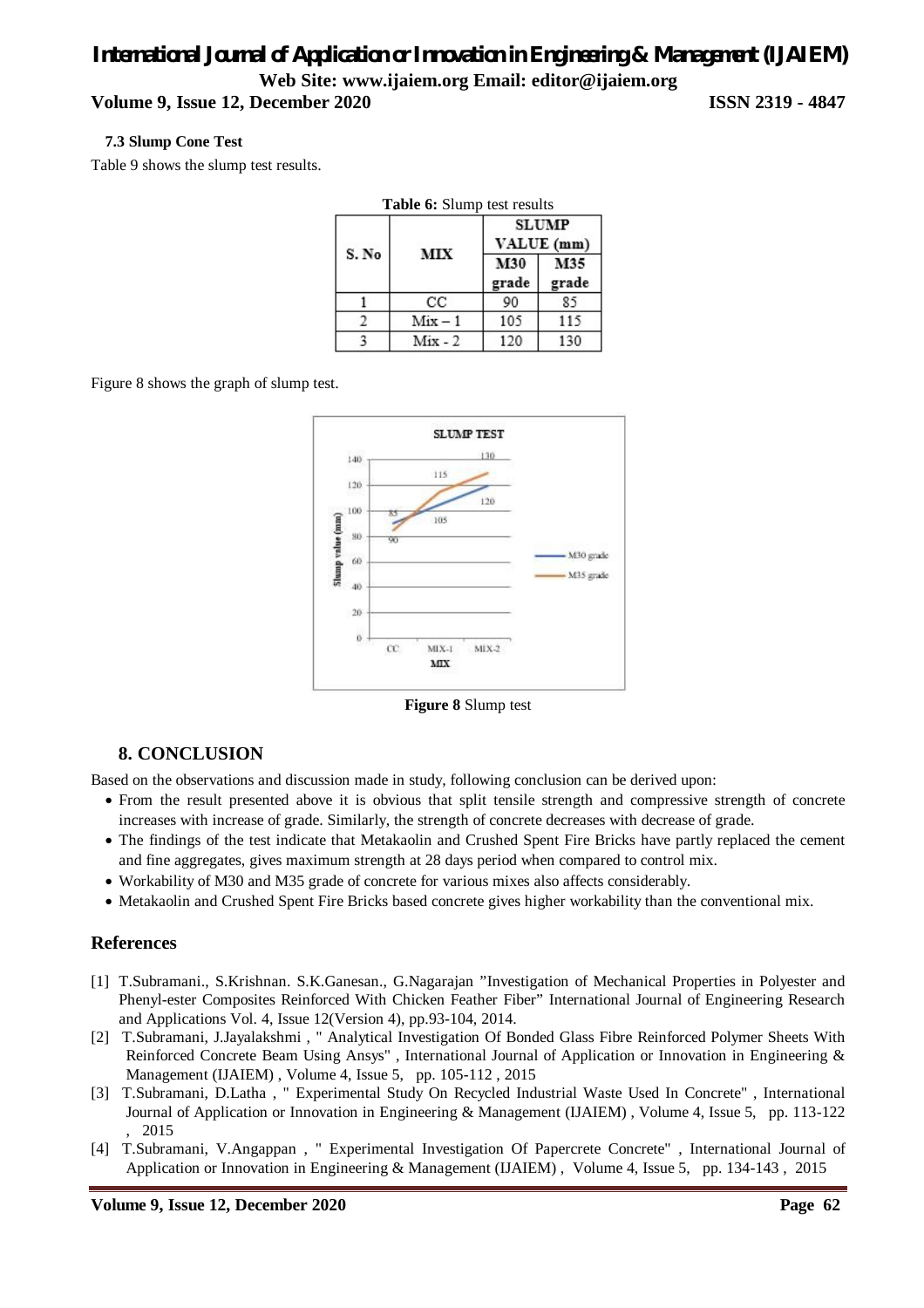#### **Volume 9, Issue 12, December 2020 ISSN 2319 - 4847**

- [5] T.Subramani, V.K.Pugal , " Experimental Study On Plastic Waste As A Coarse Aggregate For Structural Concrete" , International Journal of Application or Innovation in Engineering & Management (IJAIEM) , Volume 4, Issue 5, pp.144-152 2015
- [6] T.Subramani, B.Suresh , " Experimental Investigation Of Using Ceramic Waste As A Coarse Aggregate Making A Light Weight Concrete " , International Journal of Application or Innovation in Engineering & Management (IJAIEM) , Volume 4, Issue 5, pp. 153-162 , 2015
- [7] T.Subramani, M.Prabhakaran , " Experimental Study On Bagasse Ash In Concrete" , International Journal of Application or Innovation in Engineering & Management (IJAIEM) , Volume 4, Issue 5, pp. 163-172 , 2015
- [8] T.Subramani, A.Mumtaj , " Experimental Investigation Of Partial Replacement Of Sand With Glass Fibre" , International Journal of Application or Innovation in Engineering & Management (IJAIEM) , Volume 4, Issue 5, pp. 254-263 , 2015
- *[9] T.Subramani, S.B.Sankar Ram Experimental Study on Concrete Using Cement With Glass Powder, IOSR Journal of Engineering,Volume 5 , Issue 5, Version 3, pp43-53, 2015*
- [10] T.Subramani, S.Kumaran , " Experimental Investigation Of Using Concrete Waste And Brick Waste As A Coarse Aggregate " , International Journal of Application or Innovation in Engineering & Management (IJAIEM) , Volume 4, Issue 5, pp. 294-303 , 2015
- *[11] T.Subramani, G.Ravi, "Experimental Investigation Of Coarse Aggregate With Steel Slag In Concrete", IOSR Journal of Engineering, Volume 5,Issue 5, Version 3, pp64-73, 2015*
- [12] T.Subramani, K.S.Ramesh , " Experimental Study On Partial Replacement Of Cement With Fly Ash And Complete Replacement Of Sand With M sand" , International Journal of Application or Innovation in Engineering & Management (IJAIEM) , Volume 4, Issue 5 , pp. 313-322 , 2015
- [13] T.Subramani, G.Shanmugam , " Experimental Investigation Of Using Papercrete And Recycled Aggregate As A Coarse Aggregate " , International Journal of Application or Innovation in Engineering & Management (IJAIEM) , Volume 4, Issue 5, pp. 323-332 , May 2015
- [14] T.Subramani, P.Sakthivel , " Experimental Investigation On Flyash Based Geopolymer Bricks" , International Journal of Application or Innovation in Engineering & Management (IJAIEM) , Volume 5, Issue 5, pp. 216-227 , 2016 .
- [15] T.Subramani, R.Siva, "Experimental Study On Flexural And Impact Behavior Of Ferrocement Slabs" International Journal of Application or Innovation in Engineering & Management (IJAIEM), Volume 5, Issue 5, pp. 228-238 , 2016
- [16] T.Subramani, A.Anbuchezian , " Experimental Study Of Palm Oil Fuel Ash As Cement Replacement Of Concrete " , International Journal of Application or Innovation in Engineering & Management (IJAIEM), Volume 6, Issue 3, March 2017 , pp. 001-005 , ISSN 2319 - 4847.
- [17] T.Subramani, A.Anbuchezian , " Experimental Study Of Mineral Admixture Of Self Compacting Concrete " , International Journal of Application or Innovation in Engineering & Management (IJAIEM), Volume 6, Issue 3, March 2017 , pp. 006-010 , ISSN 2319 - 4847.
- [18] T.Subramani, A.Anbuchezian , " Experimental Test On Bitumen With Addition Of 35% Of Plastic Fibre " , International Journal of Application or Innovation in Engineering & Management (IJAIEM), Volume 6, Issue 3, March 2017 , pp. 017-022 , ISSN 2319 - 4847.
- [19] T.Subramani, A.Anbuchezian , " Stabilization Of M30 Concrete Pavement By Partially Replacing Cement By 20% Of Flyash And Sodium Silicate " , International Journal of Application or Innovation in Engineering & Management (IJAIEM), Volume 6, Issue 3, March 2017 , pp. 023-031 , ISSN 2319 - 4847.
- [20] T.Subramani, A.Anbuchezian , " Experimental Investigation On Flexural Behavior Of Folded Ferro Cement Panels " , International Journal of Application or Innovation in Engineering & Management (IJAIEM), Volume 6, Issue 3, March 2017 , pp. 045-049 , ISSN 2319 - 4847.
- [21] T.Subramani, A.Anbuchezian , " Experimental Study On Replacement Of Concrete Material By Water Treatment Plant Waste Sewage " , International Journal of Application or Innovation in Engineering & Management (IJAIEM), Volume 6, Issue 3, March 2017 , pp. 050-057 , ISSN 2319 - 4847.
- [22] T.Subramani, A. Fizoor Rahman, " An Experimental Study On The Properties Of Pet Fibre Reinforced Concrete " , International Journal of Application or Innovation in Engineering & Management (IJAIEM), Volume 6, Issue 3, March 2017 , pp. 058-066 , ISSN 2319 - 4847.
- [23] T.Subramani, M.Meganathan, S.Priyanka , " Experimental Study On Strength Properties Of Diaphanous Concrete With Vermiculite " , International Journal of Application or Innovation in Engineering & Management (IJAIEM), Volume 6, Issue 5, May 2017 , pp. 229-238 , ISSN 2319 - 4847.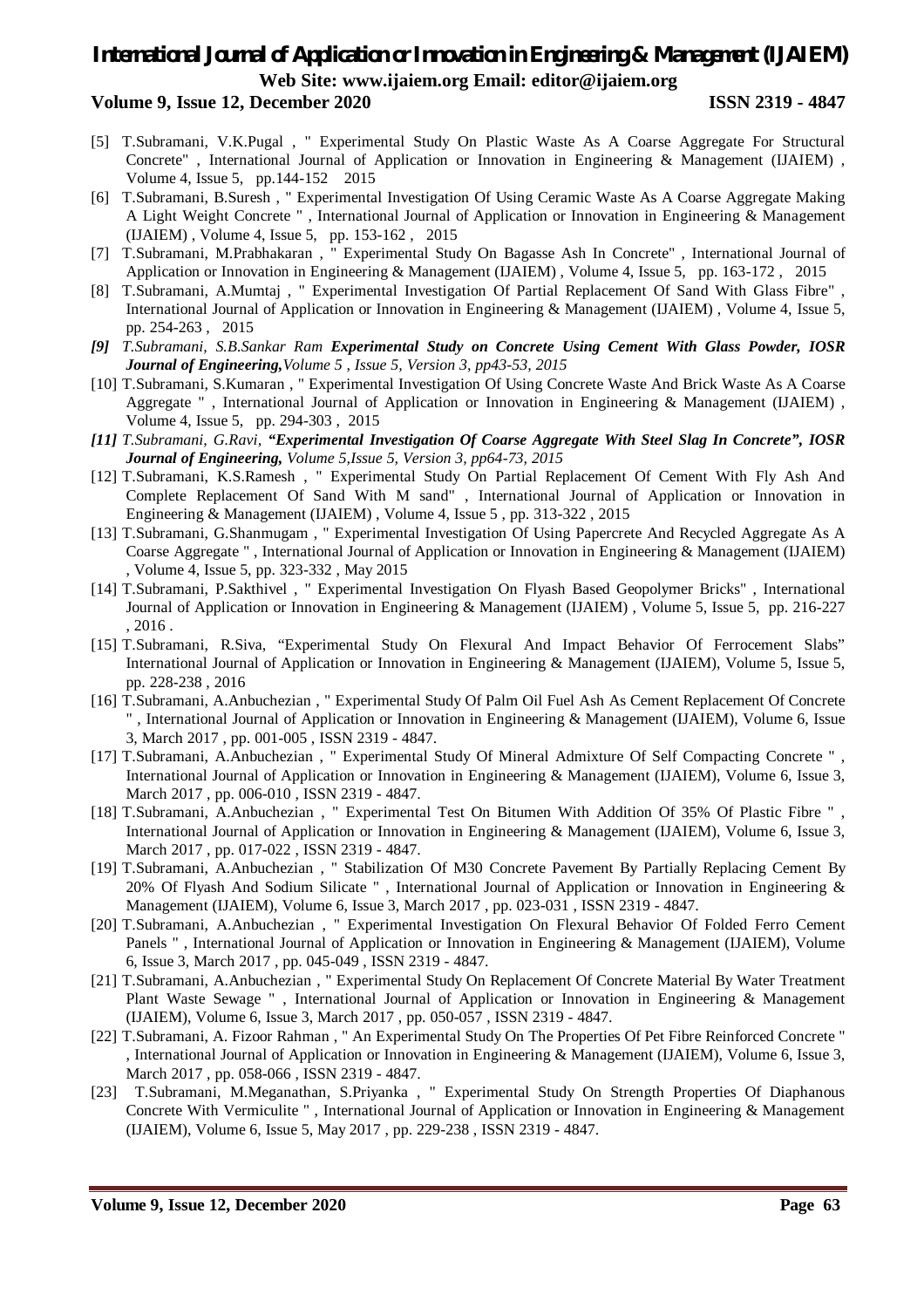#### **Volume 9, Issue 12, December 2020 ISSN 2319 - 4847**

- [24] T.Subramani, T.Anandavel, S.Priyanka , " Experimental Investigation Of Waste Plastic Fiber In Reinforced Cement Concrete Using Recycled Coarse Aggregate " , International Journal of Application or Innovation in Engineering & Management (IJAIEM), Volume 6, Issue 5, May 2017 , pp. 239-250 , ISSN 2319 - 4847.
- [25] T.Subramani, S.Priyanka , " Experimental Test On Carbon Nano Powder On The Properties Of Concrete " , International Journal of Application or Innovation in Engineering & Management (IJAIEM), Volume 6, Issue 5, May 2017 , pp. 294-303 , ISSN 2319 - 4847.
- [26] T.Subramani, P.Babu, S.Priyanka , " Strength Study On Fibre Reinforced Concrete Using Palmyra Palm Fibre Using Fem Software " , International Journal of Emerging Trends & Technology in Computer Science (IJETTCS), Volume 6, Issue 3, May - June 2017 , pp. 198-207 , ISSN 2278-6856.
- [27] T.Subramani, G.Unni Krishnan, R.Arumugam, A.Godwyn Michael Cornelies, H.Gopu , " Experimental Study Of Quarry Sand And Rice Husk Replacing In Concrete " , International Journal of Application or Innovation in Engineering & Management (IJAIEM), Volume 6, Issue 5, May 2017 , pp. 312-319 , ISSN 2319 - 4847.
- [28] T.Subramani, R.Sengottaiyan, K.Roop Kumar, V.Arun Kumar , S.S.Shanjay Sundara Sood , " An Expremental Investigation On Mineral Admixture For High Perfomence Of Concrete " , International Journal of Application or Innovation in Engineering & Management (IJAIEM), Volume 6, Issue 5, May 2017 , pp. 320-326 , ISSN 2319 - 4847.
- [29] T.Subramani, M.Senthilkumar, V.Ashok Kumar, Pawan Kumar Singh, R.Silambarasan , " Experimental Study On M-Sand With Addition Of Sugar As Admixture In Concrete " , International Journal of Emerging Trends & Technology in Computer Science (IJETTCS), Volume 7, Issue 2, March - April 2018 , pp. 100-107 , ISSN 2278- 6856.
- [30] T.Subramani, A.Fizoor Rahman, K.M.Mohamed Irfan, G.Ramajayam, Shubram Mohan , " Experimental Study Of Applying Translucent Concrete In Green House Building Concrete Using M-Sand " , International Journal of Emerging Trends & Technology in Computer Science (IJETTCS), Volume 7, Issue 2, March - April 2018 , pp. 116-125 , ISSN 2278-6856.
- [31] T.Subramani, M.Senthilkumar, G.Gopinathan, A.S.Kabil, R.Naveen Kumar , " Experimental Study On Pervious Concrete Using Different Size Of Coarse Aggregate " , International Journal of Emerging Trends & Technology in Computer Science (IJETTCS), Volume 7, Issue 2, March - April 2018 , pp. 126-133 , ISSN 2278-6856.
- [32] T.Subramani, S.Sekar, Kuriakose saji, Syam gopalakrishnan, A.Arul prakash , " Experimental Study On Pollution Control Concrete " , International Journal of Emerging Trends & Technology in Computer Science (IJETTCS), Volume 7, Issue 2, March - April 2018 , pp. 149-157 , ISSN 2278-6856.
- [33] T.Subramani, N.Liyamin Ahad, Eldhose Jolly, Manuel Cheriyan, S.Priyanka , " Experimental Study On Mechanical Behavior Of Roof Panel Using Steel Fibre With Alkaline Solution " , International Journal of Emerging Trends & Technology in Computer Science (IJETTCS), Volume 7, Issue 2, March - April 2018 , pp. 169-176 , ISSN 2278-6856.
- [34] T.Subramani, S.Gunalan, Hari Prasath, K.Vasantha Sethupathi , S.Priyanka , " Experimental Investigation Of Concrete Using Peengan Waste " , International Journal of Emerging Trends & Technology in Computer Science (IJETTCS), Volume 7, Issue 2, March - April 2018 , pp. 208-215 , ISSN 2278-6856.
- [35] T.Subramani, V. Karthick, A. Mohammed Asif, Mohammed Salman, S.Priyanka , " Experimental Study on Hybrid Fiber Concrete With Banana And Sugarcane Fiber " , International Journal of Application or Innovation in Engineering & Management (IJAIEM), Volume 8, Issue 3, March 2019 , pp. 200-209 , ISSN 2319 - 4847
- [36] T.Subramani, Akshay Vijayan, P.Mohammed Fayas, Jestin Thomas, S.Priyanka , " Experimental Study on Flyash and Lime With Gypsum in Concrete " , International Journal of Application or Innovation in Engineering & Management (IJAIEM), Volume 8, Issue 3, March 2019 , pp. 257-268 , ISSN 2319 - 4847.
- [37] T.Subramani, J.Karthick Rajan, F.Mohamed Ibrahim, K.Mano Vikaram, P.M.Rajesh , " Experimental Study on Hybrid Fiber Concrete (Polypropylene Fiber with Basalt Fiber) " , International Journal of Application or Innovation in Engineering & Management (IJAIEM), Volume 8, Issue 3, March 2019 , pp. 269-278 , ISSN 2319 - 4847.
- [38] T.Subramani, Febin Skaria Jacob, Limil Antoney, Rahul Pillai Suresh, S.Priyanka , " Experimental Study On Concrete With Plastic Waste And Master Gelinium " , International Journal of Application or Innovation in Engineering & Management (IJAIEM), Volume 8, Issue 3, March 2019 , pp. 288-296 , ISSN 2319 – 4847
- [39] T.Subramani, S.Priyanka , " Experimental Study on Research of Bricks with Copper Tailing Waste " , International Journal of Application or Innovation in Engineering & Management (IJAIEM), Volume 8, Issue 3, March 2019 , pp. 329-334 , ISSN 2319 – 4847
- [40] T.Subramani, S.Priyanka, K.Thirunavukkarasu , " Experimental Investigation of Concrete using Basalt Fibre And GFRP Sheet " , International Journal of Application or Innovation in Engineering & Management (IJAIEM), Volume 8, Issue 3, March 2019 , pp. 335-340 , ISSN 2319 - 4847.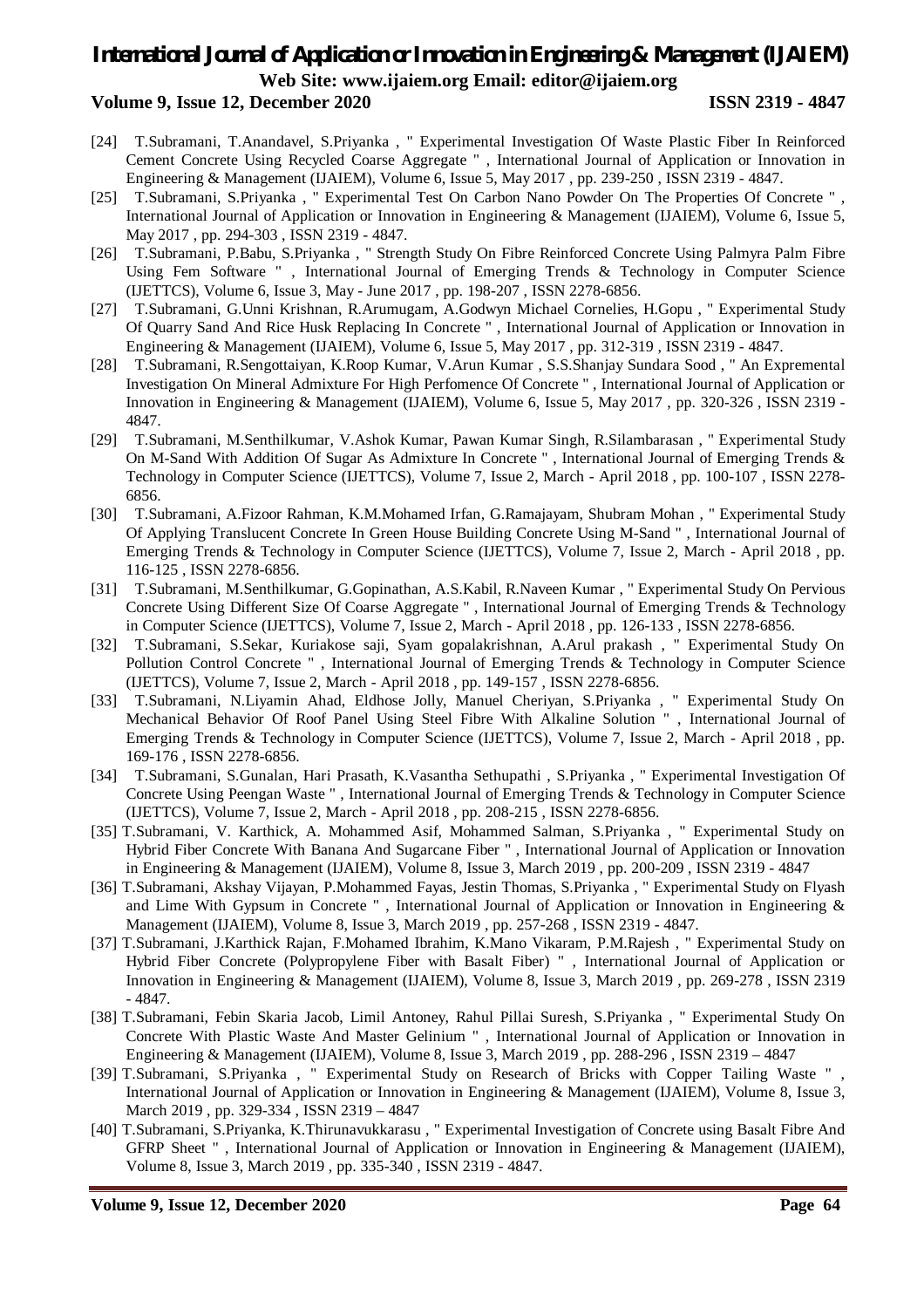#### **Volume 9, Issue 12, December 2020 ISSN 2319 - 4847**

- [41] T.Subramani, J.Karthick Rajan , " Experimental Study on Hybrid Fibre Concrete " , International Journal of Application or Innovation in Engineering & Management (IJAIEM), Volume 8, Issue 3, March 2019 , pp. 349- 356 , ISSN 2319 - 4847.
- [42] T.Subramani, J.Karthick Rajan , " Experimental Investigation Paver Block Natural Fiber " , International Journal of Application or Innovation in Engineering & Management (IJAIEM), Volume 8, Issue 3, March 2019 , pp. 357- 364 , ISSN 2319 - 4847.

#### **AUTHOR**



**Prof. Dr. T. Subramani** Working as Dean of Civil Engineering in Vinayaka Missions Kirupananda Variyar Engineering College, Vinayaka Missions Research Foundation (Deemed to be University), Salem, Tamilnadu, India. Having more than 29 years of Teaching experience in Various Engineering Colleges. He got awarded Doctoral degree in Civil Engineering from Anna University, Chennai, got awarded his Post Graduation M.E degree in Urban Engineering from College of Engineering, Anna University in 1992, got awarded his graduation B.E degree in Bharathiar University in 1989. He also got awarded Post Graduation in Business Administration - MBA from Vinayaka Missions Research Foundation,[Deemed to be University] - Salem. He is serving as reviewer for many International Journals and also published 285 papers in International Journals. He published 21 Indian Patents and got grant for 2 Indian Patents and 9 International Patents (Australia). He has presented more than 100 papers in conferences, especially 70 in International and 30 National Level. He has authored 07 books. Guided more than 259 students in PG projects. Currently he is guiding 06 Ph.D., Research Scholars. He is serving as examiner and Valuer for B.E & M.E Degree Theory and Practical Examinations for Madras University, Periyar University, Anna University, Annamalai University and Vinayaka Missions Research Foundation [Deemed to be University]. He is Question paper setter and Valuer for UG and PG Courses of Civil Engineering in number of Universities. He is serving as Academic Council member of VMRF(Deemed to be University) and Chairman of Board Of Studies (Civil Engineering), Vinayaka Missions Research Foundation [Deemed to be University]. Also he is a member of Board of studies in Periyar University. He is Life Fellow in Institution of Engineers (India) and Institution of Valuers. Life member in number of Technical Societies and Educational bodies like MISTE, MIGS, MIRC,ISRMTT, UWA, Salem District Small and Tiny Association (SADISSTIA), SPC – Salem Productivity Council. He has delivered much technical talk in various field. He is a Chartered Civil Engineer and Approved Valuer for many banks. He is a Licensed Building Surveyor in Salem City Municipal Corporation-Salem, and Licensed Civil Engineer in Salem Local Planning Authority- Salem. He is the recipient of many prestigious awards



**J.Karthick Rajan** is working as a Assistant Professor in Department of Civil Engineering, V.M.K.V.Engineering College,Salem, TamilNadu. He did his B.E.Degree in the branch of Civil Engineering in VMKV Engineering College, VinayakaMissions Research Foundation (Deemed to be University),Salem, TamilNadu, India. He did his M.E Degree in the branch of Structural Engineering in Anna University. He worked as a Design Engineer in Priyanka Associates, CivilEngineers & Valuers, Salem, TamilNadu for Four Months. He published 09 Indian patents and got grant for 01 International Patent(Australia). He published 16 international Journal Publications. Currently he is doing Ph.D Scholar in the Department of Civil Engineering VMRF(DU), Salem, TamilNadu. He has presented more than 10 papers in conferences, especially 07 in International and 03 National Level. She received **"BEST YOUNG ENGINEER AWARD** " from Institution of Engineers(India), Salem local centre on Engineers day (15.09.2018). She received **"SCIENTIFIC & YOUNG ENGINEER AWARD "** from Sozhiya Vellalar Association, Salem on VOC Birthday function at Salem on 02.10.2018



**S.Krishnamoorthi** did his B.E Under graduate in the branch of Civil Engineering at Vinayaka Missions Kirupananda Variyar Engineering College, Vinayaka Missions Research Foundation (Deemed to be University), Salem. He has well knowledge in AUTOCAD drawing. His hobbies are playing Basketball, Hockey and Cricket.



**R.Logesh Raj** did his B.E Under graduate in the branch of Civil Engineering at Vinayaka Missions Kirupananda Variyar Engineering College, Vinayaka Missions Research Foundation (Deemed to be University) , Salem. He has well knowledge in AUTOCAD drawing. His hobbies are playing Basketball, Hockey and Cricket.